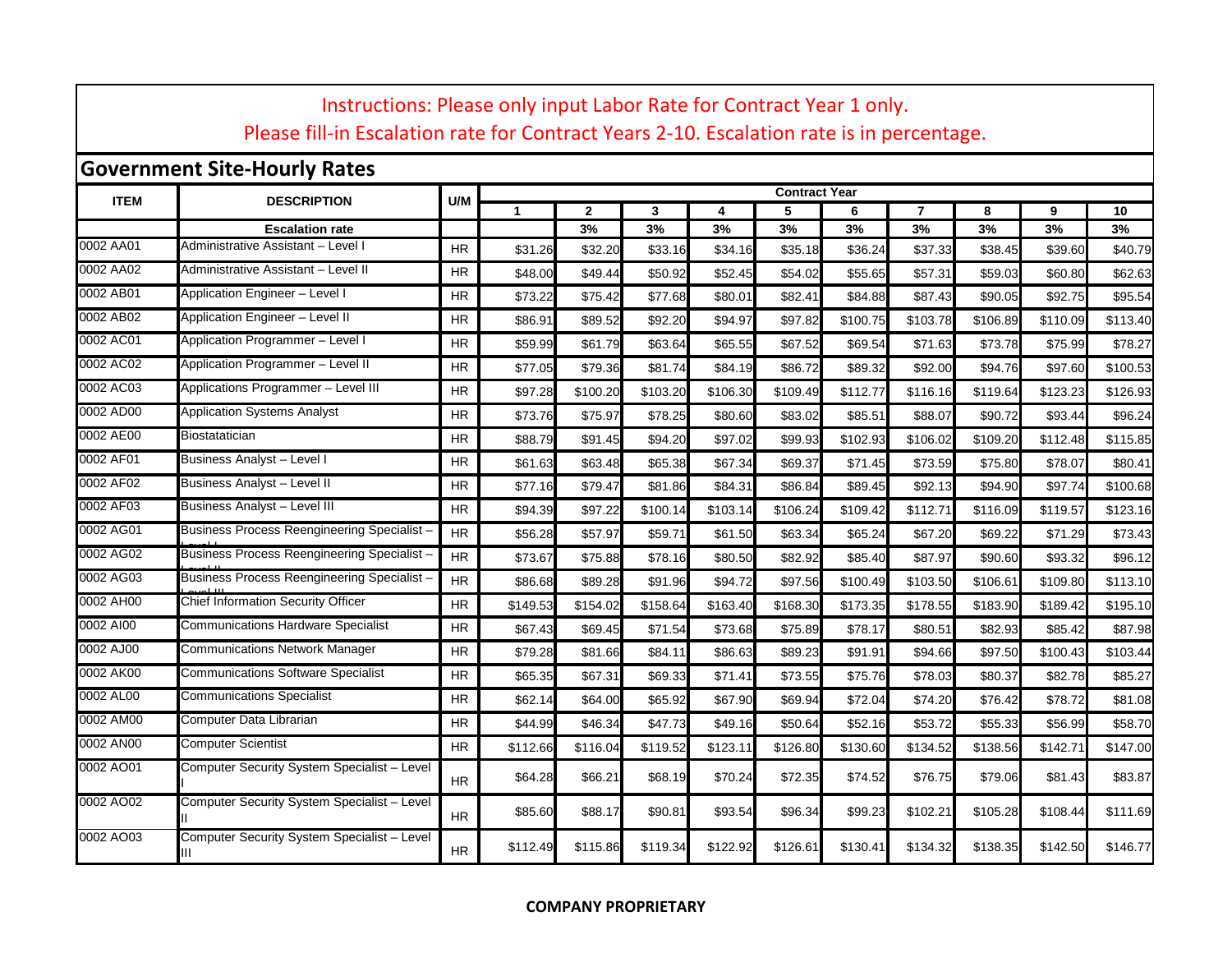| <b>ITEM</b> | <b>DESCRIPTION</b>                               | U/M       |              |              |              |          | <b>Contract Year</b> |          |                |          |          |          |
|-------------|--------------------------------------------------|-----------|--------------|--------------|--------------|----------|----------------------|----------|----------------|----------|----------|----------|
|             |                                                  |           | $\mathbf{1}$ | $\mathbf{2}$ | $\mathbf{3}$ | 4        | 5                    | 6        | $\overline{7}$ | 8        | 9        | 10       |
| 0002 AP01   | Computer Systems Analyst - Level I               | <b>HR</b> | \$58.92      | \$60.69      | \$62.51      | \$64.38  | \$66.31              | \$68.30  | \$70.35        | \$72.46  | \$74.64  | \$76.88  |
| 0002 AP02   | Computer Systems Analyst-<br>Level II            | HR.       | \$73.67      | \$75.88      | \$78.16      | \$80.50  | \$82.92              | \$85.40  | \$87.97        | \$90.60  | \$93.32  | \$96.12  |
| 0002 AP03   | Computer Systems Analyst -<br>Level III          | <b>HR</b> | \$88.79      | \$91.45      | \$94.20      | \$97.02  | \$99.93              | \$102.93 | \$106.02       | \$109.20 | \$112.48 | \$115.85 |
| 0002 AQ00   | <b>Configuration Management Specialist</b>       | <b>HR</b> | \$67.76      | \$69.79      | \$71.89      | \$74.04  | \$76.26              | \$78.55  | \$80.91        | \$83.34  | \$85.84  | \$88.41  |
| 0002 AR01   | Cost Analyst - Level I                           | <b>HR</b> | \$56.07      | \$57.75      | \$59.48      | \$61.27  | \$63.11              | \$65.00  | \$66.95        | \$68.96  | \$71.03  | \$73.16  |
| 0002 AR02   | Cost Analyst - Level II                          | <b>HR</b> | \$69.55      | \$71.64      | \$73.79      | \$76.00  | \$78.28              | \$80.63  | \$83.05        | \$85.54  | \$88.10  | \$90.75  |
| 0002 AS00   | Data Entry Clerk                                 | <b>HR</b> | \$32.14      | \$33.10      | \$34.10      | \$35.12  | \$36.17              | \$37.26  | \$38.38        | \$39.53  | \$40.71  | \$41.94  |
| 0002 AT00   | <b>Data Security Specialist</b>                  | <b>HR</b> | \$76.21      | \$78.50      | \$80.85      | \$83.28  | \$85.78              | \$88.35  | \$91.00        | \$93.73  | \$96.54  | \$99.44  |
| 0002 AU00   | Data Standardization Specialist                  | <b>HR</b> | \$61.63      | \$63.48      | \$65.38      | \$67.34  | \$69.37              | \$71.45  | \$73.59        | \$75.80  | \$78.07  | \$80.41  |
| 0002 AV00   | Database Administrator                           | <b>HR</b> | \$84.86      | \$87.41      | \$90.03      | \$92.73  | \$95.51              | \$98.38  | \$101.33       | \$104.37 | \$107.50 | \$110.72 |
| 0002 AW01   | Database Management Specialist - Level I         | <b>HR</b> | \$64.28      | \$66.21      | \$68.19      | \$70.24  | \$72.35              | \$74.52  | \$76.75        | \$79.06  | \$81.43  | \$83.87  |
| 0002 AW02   | Database Management Specialist - Level II        | <b>HR</b> | \$77.13      | \$79.44      | \$81.83      | \$84.28  | \$86.81              | \$89.41  | \$92.10        | \$94.86  | \$97.71  | \$100.64 |
| 0002 AW03   | Database Management Specialist - Level III       | <b>HR</b> | \$94.27      | \$97.10      | \$100.01     | \$103.01 | \$106.10             | \$109.28 | \$112.56       | \$115.94 | \$119.42 | \$123.00 |
| 0002 AX01   | Database Specialist - Level I                    | <b>HR</b> | \$53.57      | \$55.18      | \$56.83      | \$58.54  | \$60.29              | \$62.10  | \$63.97        | \$65.88  | \$67.86  | \$69.90  |
| 0002 AX02   | Database Specialist - Level II                   | HR.       | \$66.34      | \$68.33      | \$70.38      | \$72.49  | \$74.67              | \$76.91  | \$79.21        | \$81.59  | \$84.04  | \$86.56  |
| 0002 AX03   | Database Specialist - Level III                  | <b>HR</b> | \$84.86      | \$87.41      | \$90.03      | \$92.73  | \$95.51              | \$98.38  | \$101.33       | \$104.37 | \$107.50 | \$110.72 |
| 0002 AY00   | Data Warehousing Administrator                   | HR.       | \$71.96      | \$74.12      | \$76.34      | \$78.63  | \$80.99              | \$83.42  | \$85.92        | \$88.50  | \$91.16  | \$93.89  |
| 0002 AZ00   | Data Warehouse Analyst                           | <b>HR</b> | \$77.13      | \$79.44      | \$81.83      | \$84.28  | \$86.81              | \$89.41  | \$92.10        | \$94.86  | \$97.71  | \$100.64 |
| 0002 BA00   | Data Warehouse Programmer                        | HR        | \$67.49      | \$69.51      | \$71.60      | \$73.75  | \$75.96              | \$78.24  | \$80.59        | \$83.00  | \$85.49  | \$88.06  |
| 0002 BB00   | <b>Disaster Recovery Specialist</b>              | <b>HR</b> | \$101.13     | \$104.16     | \$107.29     | \$110.51 | \$113.82             | \$117.24 | \$120.75       | \$124.38 | \$128.11 | \$131.95 |
| 0002 BC01   | Document Control Specialist - Level I            | HR        | \$31.65      | \$32.60      | \$33.58      | \$34.58  | \$35.62              | \$36.69  | \$37.79        | \$38.93  | \$40.09  | \$41.30  |
| 0002 BC02   | Document Control Specialist - Level II           | <b>HR</b> | \$37.50      | \$38.63      | \$39.78      | \$40.98  | \$42.21              | \$43.47  | \$44.78        | \$46.12  | \$47.50  | \$48.93  |
| 0002 BC03   | Document Control Specialist - Level III          | <b>HR</b> | \$46.07      | \$47.45      | \$48.88      | \$50.34  | \$51.85              | \$53.41  | \$55.01        | \$56.66  | \$58.36  | \$60.11  |
| 0002 BD01   | Document Support Specialist - Level I            | <b>HR</b> | \$42.85      | \$44.14      | \$45.46      | \$46.82  | \$48.23              | \$49.67  | \$51.17        | \$52.70  | \$54.28  | \$55.91  |
| 0002 BD02   | Document Support Specialist - Level II           | <b>HR</b> | \$49.28      | \$50.76      | \$52.28      | \$53.85  | \$55.47              | \$57.13  | \$58.84        | \$60.61  | \$62.43  | \$64.30  |
| 0002 BE00   | Duplicating Machine Operator                     | <b>HR</b> | \$25.7'      | \$26.48      | \$27.28      | \$28.09  | \$28.94              | \$29.80  | \$30.70        | \$31.62  | \$32.57  | \$33.55  |
| 0002 BF00   | Electronic Data Interchange (EDI) Specialist     | <b>HR</b> | \$66.42      | \$68.41      | \$70.46      | \$72.58  | \$74.76              | \$77.00  | \$79.31        | \$81.69  | \$84.14  | \$86.66  |
| 0002 BG00   | <b>Electronic Meeting Technographer</b>          | HR.       | \$50.99      | \$52.52      | \$54.10      | \$55.72  | \$57.39              | \$59.11  | \$60.88        | \$62.71  | \$64.59  | \$66.53  |
| 0002 BH00   | Enterprise Resource Planning (ERP)<br>Specialist | <b>HR</b> | \$88.78      | \$91.44      | \$94.19      | \$97.01  | \$99.92              | \$102.92 | \$106.01       | \$109.19 | \$112.46 | \$115.84 |
| 0002 BI00   | Facilitator                                      | <b>HR</b> | \$64.28      | \$66.21      | \$68.19      | \$70.24  | \$72.35              | \$74.52  | \$76.75        | \$79.06  | \$81.43  | \$83.87  |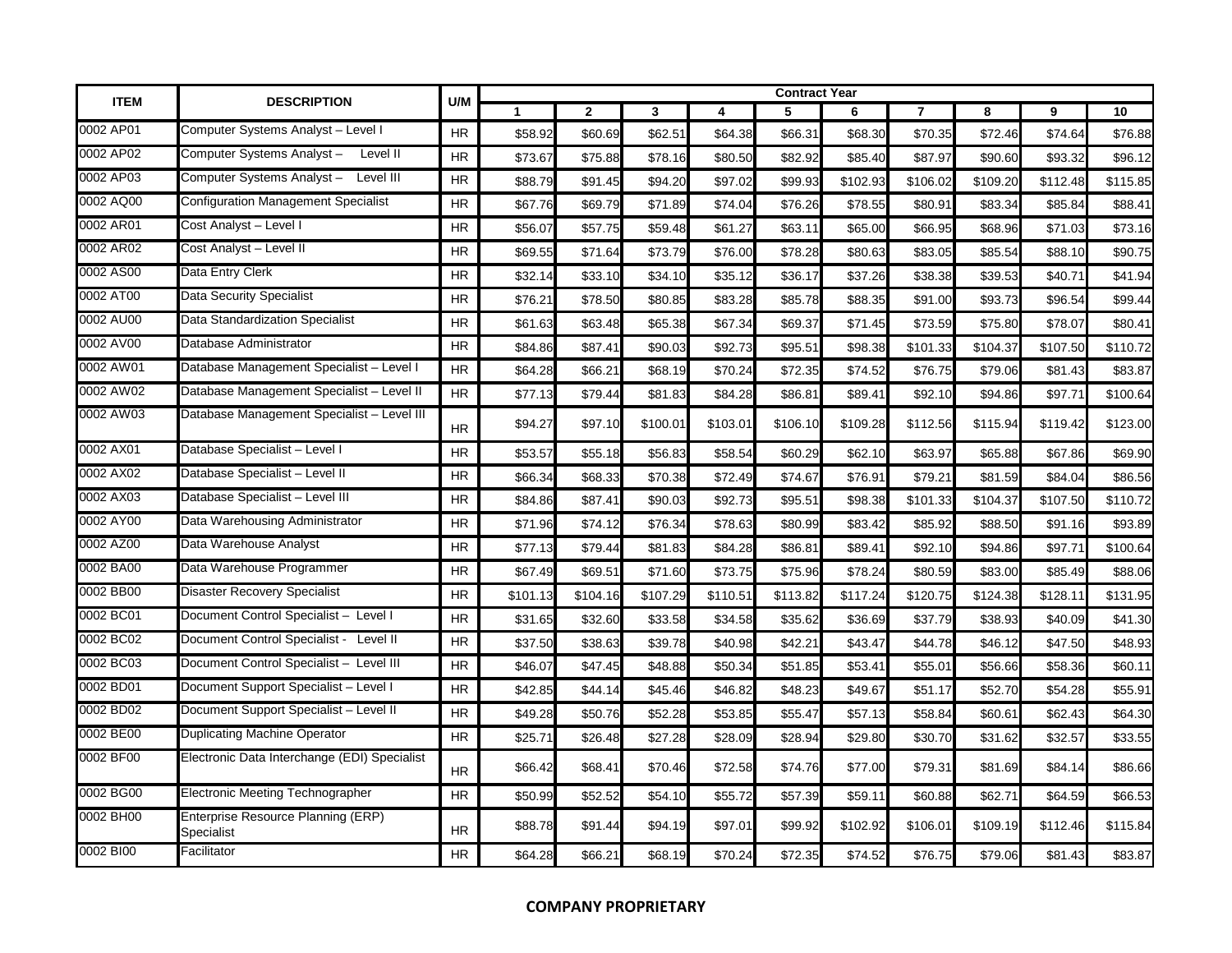| <b>ITEM</b> | <b>DESCRIPTION</b>                               | U/M       |             |                |                         |          | <b>Contract Year</b> |          |          |          |          |          |
|-------------|--------------------------------------------------|-----------|-------------|----------------|-------------------------|----------|----------------------|----------|----------|----------|----------|----------|
|             |                                                  |           | $\mathbf 1$ | $\overline{2}$ | $\overline{\mathbf{3}}$ | 4        | 5                    | 6        | 7        | 8        | 9        | 10       |
| 0002 BJ00   | Financial Analyst – IT                           | HR        | \$54.64     | \$56.28        | \$57.97                 | \$59.71  | \$61.50              | \$63.34  | \$65.24  | \$67.20  | \$69.22  | \$71.29  |
| 0002 BK01   | Functional Analyst - Level I                     | <b>HR</b> | \$58.92     | \$60.69        | \$62.51                 | \$64.38  | \$66.31              | \$68.30  | \$70.35  | \$72.46  | \$74.64  | \$76.88  |
| 0002 BK02   | Functional Analyst - Level II                    | <b>HR</b> | \$77.13     | \$79.44        | \$81.83                 | \$84.28  | \$86.81              | \$89.41  | \$92.10  | \$94.86  | \$97.71  | \$100.64 |
| 0002 BL01   | General Clerk – Level I                          | <b>HR</b> | \$25.71     | \$26.48        | \$27.28                 | \$28.09  | \$28.94              | \$29.80  | \$30.70  | \$31.62  | \$32.57  | \$33.55  |
| 0002 BL02   | General Clerk – Level II                         | HR        | \$31.07     | \$32.00        | \$32.96                 | \$33.95  | \$34.97              | \$36.02  | \$37.10  | \$38.21  | \$39.36  | \$40.54  |
| 0002 BL03   | General Clerk - Level III                        | <b>HR</b> | \$35.35     | \$36.41        | \$37.50                 | \$38.63  | \$39.79              | \$40.98  | \$42.21  | \$43.48  | \$44.78  | \$46.12  |
| 0002 BM00   | Geographic Information System (GIS)              | <b>HR</b> | \$66.42     | \$68.41        | \$70.46                 | \$72.58  | \$74.76              | \$77.00  | \$79.31  | \$81.69  | \$84.14  | \$86.66  |
| 0002 BN00   | Graphical User Interface Designer                | <b>HR</b> | \$61.63     | \$63.48        | \$65.38                 | \$67.34  | \$69.37              | \$71.45  | \$73.59  | \$75.80  | \$78.07  | \$80.41  |
| 0002 BO00   | Graphics Specialist                              | <b>HR</b> | \$51.42     | \$52.96        | \$54.55                 | \$56.19  | \$57.87              | \$59.6'  | \$61.40  | \$63.24  | \$65.14  | \$67.09  |
| 0002 BP00   | Hardware Draftsman                               | <b>HR</b> | \$42.69     | \$43.97        | \$45.29                 | \$46.65  | \$48.05              | \$49.49  | \$50.97  | \$52.50  | \$54.08  | \$55.70  |
| 0002 BQ01   | Hardware Installation Technician - Level I       | <b>HR</b> | \$51.1'     | \$52.64        | \$54.22                 | \$55.85  | \$57.52              | \$59.25  | \$61.03  | \$62.86  | \$64.74  | \$66.69  |
| 0002 BQ02   | Hardware Installation Technician – Level II      | <b>HR</b> | \$62.38     | \$64.25        | \$66.18                 | \$68.16  | \$70.21              | \$72.32  | \$74.48  | \$76.72  | \$79.02  | \$81.39  |
| 0002 BR00   | Hardware Specialist - Information Technology     | <b>HR</b> | \$59.99     | \$61.79        | \$63.64                 | \$65.55  | \$67.52              | \$69.54  | \$71.63  | \$73.78  | \$75.99  | \$78.27  |
| 0002 BS00   | Help Desk Manager                                | <b>HR</b> | \$67.49     | \$69.51        | \$71.60                 | \$73.75  | \$75.96              | \$78.24  | \$80.59  | \$83.00  | \$85.49  | \$88.06  |
| 0002 BT00   | Help Desk Specialist                             | HR.       | \$50.98     | \$52.51        | \$54.08                 | \$55.71  | \$57.38              | \$59.10  | \$60.87  | \$62.70  | \$64.58  | \$66.52  |
| 0002 BU01   | Imaging Specialist/Technician - Level I          | <b>HR</b> | \$35.38     | \$36.44        | \$37.53                 | \$38.66  | \$39.82              | \$41.02  | \$42.25  | \$43.51  | \$44.82  | \$46.16  |
| 0002 BU02   | Imaging Specialist/Technician - Level II         | <b>HR</b> | \$50.92     | \$52.45        | \$54.02                 | \$55.64  | \$57.31              | \$59.03  | \$60.80  | \$62.63  | \$64.50  | \$66.44  |
| 0002 BU03   | Imaging Specialist/Technician - Level III        | HR        | \$58.35     | \$60.10        | \$61.90                 | \$63.76  | \$65.67              | \$67.64  | \$69.67  | \$71.76  | \$73.92  | \$76.13  |
| 0002 BV00   | Informatic Specialist/Bioinformatician           | <b>HR</b> | \$98.13     | \$101.07       | \$104.11                | \$107.23 | \$110.45             | \$113.76 | \$117.17 | \$120.69 | \$124.31 | \$128.04 |
| 0002 BW01   | Information Engineer - Level I                   | <b>HR</b> | \$69.69     | \$71.78        | \$73.93                 | \$76.15  | \$78.44              | \$80.79  | \$83.21  | \$85.71  | \$88.28  | \$90.93  |
| 0002 BW02   | Information Engineer - Level II                  | <b>HR</b> | \$83.28     | \$85.78        | \$88.35                 | \$91.00  | \$93.73              | \$96.54  | \$99.44  | \$102.42 | \$105.50 | \$108.66 |
| 0002 BX00   | Information Resource Management Analyst          | <b>HR</b> | \$61.63     | \$63.48        | \$65.38                 | \$67.34  | \$69.37              | \$71.45  | \$73.59  | \$75.80  | \$78.07  | \$80.41  |
| 0002 BY00   | <b>Information Systems Training Specialist</b>   | <b>HR</b> | \$62.42     | \$64.29        | \$66.22                 | \$68.21  | \$70.25              | \$72.36  | \$74.53  | \$76.77  | \$79.07  | \$81.44  |
| 0002 BZ00   | IT Policy/Legislative Specialist                 | <b>HR</b> | \$67.37     | \$69.39        | \$71.47                 | \$73.62  | \$75.83              | \$78.10  | \$80.44  | \$82.86  | \$85.34  | \$87.90  |
| 0002 CA00   | IT Strategic/Capital Planner                     | <b>HR</b> | \$84.63     | \$87.17        | \$89.78                 | \$92.48  | \$95.25              | \$98.1'  | \$101.05 | \$104.08 | \$107.21 | \$110.42 |
| 0002 CB00   | Knowledge Management Specialist                  | HR        | \$72.85     | \$75.04        | \$77.29                 | \$79.61  | \$81.99              | \$84.45  | \$86.99  | \$89.60  | \$92.28  | \$95.05  |
| 0002 CC00   | Librarian                                        | <b>HR</b> | \$56.11     | \$57.79        | \$59.53                 | \$61.31  | \$63.15              | \$65.05  | \$67.00  | \$69.01  | \$71.08  | \$73.21  |
| 0002 CD00   | Librarian Technician                             | <b>HR</b> | \$35.82     | \$36.89        | \$38.00                 | \$39.14  | \$40.32              | \$41.53  | \$42.77  | \$44.05  | \$45.38  | \$46.74  |
| 0002 CE00   | Medical Billing/Account Management<br>Specialist | HR        | \$54.89     | \$56.54        | \$58.23                 | \$59.98  | \$61.78              | \$63.63  | \$65.54  | \$67.51  | \$69.53  | \$71.62  |
| 0002 CF00   | Modeling and Simulation Specialist               | HR.       | \$84.63     | \$87.17        | \$89.78                 | \$92.48  | \$95.25              | \$98.11  | \$101.05 | \$104.08 | \$107.21 | \$110.42 |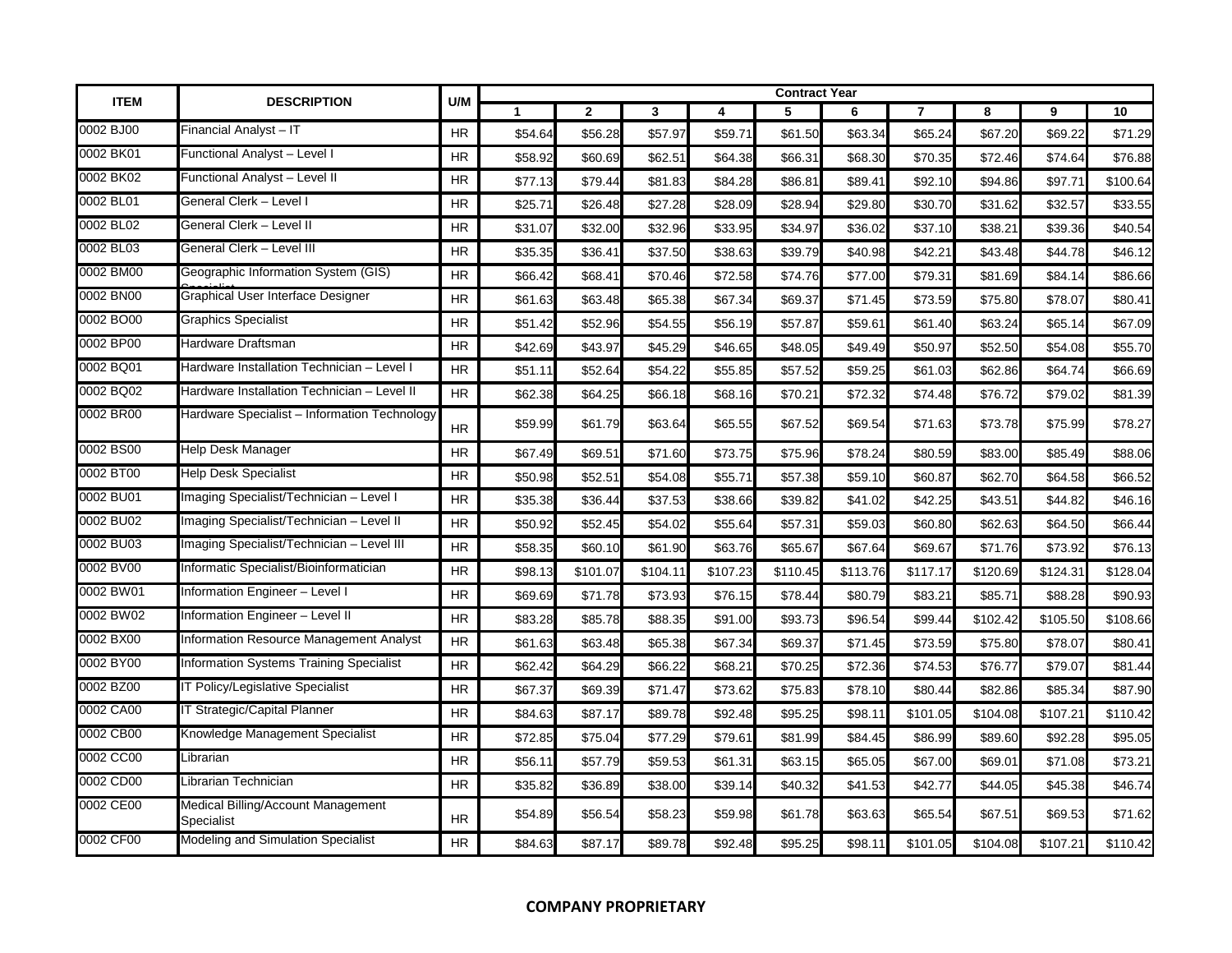| <b>ITEM</b> | <b>DESCRIPTION</b>                         | U/M       |              |                |              |          | <b>Contract Year</b> |          |                |          |          |          |
|-------------|--------------------------------------------|-----------|--------------|----------------|--------------|----------|----------------------|----------|----------------|----------|----------|----------|
|             |                                            |           | $\mathbf{1}$ | $\overline{2}$ | $\mathbf{3}$ | 4        | 5                    | 6        | $\overline{7}$ | 8        | 9        | 10       |
| 0002 CG00   | Network Administrator                      | <b>HR</b> | \$66.42      | \$68.41        | \$70.46      | \$72.58  | \$74.76              | \$77.00  | \$79.31        | \$81.69  | \$84.14  | \$86.66  |
| 0002 CH00   | Network Draftsman                          | <b>HR</b> | \$43.92      | \$45.24        | \$46.59      | \$47.99  | \$49.43              | \$50.92  | \$52.44        | \$54.02  | \$55.64  | \$57.31  |
| 0002 CI01   | Network Installation Technician - Level I  | <b>HR</b> | \$44.34      | \$45.67        | \$47.04      | \$48.45  | \$49.91              | \$51.40  | \$52.94        | \$54.53  | \$56.17  | \$57.85  |
| 0002 CI02   | Network Installation Technician - Level II | <b>HR</b> | \$58.46      | \$60.21        | \$62.02      | \$63.88  | \$65.80              | \$67.77  | \$69.80        | \$71.90  | \$74.06  | \$76.28  |
| 0002 CJ00   | Network Support Technician                 | <b>HR</b> | \$44.34      | \$45.67        | \$47.04      | \$48.45  | \$49.91              | \$51.40  | \$52.94        | \$54.53  | \$56.17  | \$57.85  |
| 0002 CK00   | <b>Operations Manager</b>                  | <b>HR</b> | \$76.19      | \$78.48        | \$80.83      | \$83.25  | \$85.75              | \$88.33  | \$90.97        | \$93.70  | \$96.52  | \$99.41  |
| 0002 CL00   | <b>Procurement Product Specialist</b>      | HR        | \$65.33      | \$67.29        | \$69.31      | \$71.39  | \$73.53              | \$75.74  | \$78.01        | \$80.35  | \$82.76  | \$85.24  |
| 0002 CM00   | <b>Program Administration Specialist</b>   | <b>HR</b> | \$52.49      | \$54.06        | \$55.69      | \$57.36  | \$59.08              | \$60.85  | \$62.68        | \$64.56  | \$66.49  | \$68.49  |
| 0002 CN00   | Program Analyst                            | <b>HR</b> | \$65.37      | \$67.33        | \$69.35      | \$71.43  | \$73.57              | \$75.78  | \$78.06        | \$80.40  | \$82.81  | \$85.29  |
| 0002 CO00   | Program Manager                            | HR        | \$125.63     | \$129.40       | \$133.28     | \$137.28 | \$141.40             | \$145.64 | \$150.01       | \$154.51 | \$159.14 | \$163.92 |
| 0002 CP00   | <b>Project Control Specialist</b>          | <b>HR</b> | \$61.06      | \$62.89        | \$64.78      | \$66.72  | \$68.72              | \$70.79  | \$72.91        | \$75.10  | \$77.35  | \$79.67  |
| 0002 CQ00   | Project Leader                             | HR        | \$67.49      | \$69.51        | \$71.60      | \$73.75  | \$75.96              | \$78.24  | \$80.59        | \$83.00  | \$85.49  | \$88.06  |
| 0002 CR01   | Project Manager - Level I                  | <b>HR</b> | \$74.04      | \$76.26        | \$78.55      | \$80.91  | \$83.33              | \$85.83  | \$88.41        | \$91.06  | \$93.79  | \$96.61  |
| 0002 CR02   | Project Manager - Level II                 | <b>HR</b> | \$93.09      | \$95.88        | \$98.76      | \$101.72 | \$104.77             | \$107.92 | \$111.15       | \$114.49 | \$117.92 | \$121.46 |
| 0002 CR03   | Project Manager - Level III                | <b>HR</b> | \$117.84     | \$121.38       | \$125.02     | \$128.77 | \$132.63             | \$136.61 | \$140.71       | \$144.93 | \$149.28 | \$153.75 |
| 0002 CS00   | <b>Public Health Analyst</b>               | <b>HR</b> | \$61.63      | \$63.48        | \$65.38      | \$67.34  | \$69.37              | \$71.45  | \$73.59        | \$75.80  | \$78.07  | \$80.41  |
| 0002 CT00   | <b>Quality Assurance Analyst</b>           | <b>HR</b> | \$74.04      | \$76.26        | \$78.55      | \$80.91  | \$83.33              | \$85.83  | \$88.41        | \$91.06  | \$93.79  | \$96.61  |
| 0002 CU00   | <b>Quality Assurance Manager</b>           | <b>HR</b> | \$89.61      | \$92.30        | \$95.07      | \$97.92  | \$100.86             | \$103.88 | \$107.00       | \$110.21 | \$113.52 | \$116.92 |
| 0002 CV00   | <b>Quality Assurance Specialist</b>        | <b>HR</b> | \$82.49      | \$84.96        | \$87.51      | \$90.14  | \$92.84              | \$95.63  | \$98.50        | \$101.45 | \$104.50 | \$107.63 |
| 0002 CW00   | Records Management Specialist              | <b>HR</b> | \$50.35      | \$51.86        | \$53.42      | \$55.02  | \$56.67              | \$58.37  | \$60.12        | \$61.92  | \$63.78  | \$65.70  |
| 0002 CX00   | <b>Scanner Operator</b>                    | <b>HR</b> | \$26.78      | \$27.58        | \$28.41      | \$29.26  | \$30.14              | \$31.05  | \$31.98        | \$32.94  | \$33.92  | \$34.94  |
| 0002 CY00   | Scientific Data Analyst                    | <b>HR</b> | \$85.70      | \$88.27        | \$90.92      | \$93.65  | \$96.46              | \$99.35  | \$102.33       | \$105.40 | \$108.56 | \$111.82 |
| 0002 CZ01   | Subject Matter Expert - Level I            | <b>HR</b> | \$97.49      | \$100.41       | \$103.43     | \$106.53 | \$109.73             | \$113.02 | \$116.41       | \$119.90 | \$123.50 | \$127.20 |
| 0002 CZ02   | Subject Matter Expert - Level II           | <b>HR</b> | \$115.70     | \$119.17       | \$122.75     | \$126.43 | \$130.22             | \$134.13 | \$138.15       | \$142.30 | \$146.57 | \$150.96 |
| 0002 CZ03   | Subject Matter Expert - Level III          | <b>HR</b> | \$134.63     | \$138.67       | \$142.83     | \$147.11 | \$151.53             | \$156.07 | \$160.76       | \$165.58 | \$170.55 | \$175.66 |
| 0002 DA01   | System Administrator - Level I             | <b>HR</b> | \$56.06      | \$57.74        | \$59.47      | \$61.26  | \$63.10              | \$64.99  | \$66.94        | \$68.95  | \$71.02  | \$73.15  |
| 0002 DA02   | System Administrator - Level II            | HR.       | \$68.48      | \$70.53        | \$72.65      | \$74.83  | \$77.07              | \$79.39  | \$81.77        | \$84.22  | \$86.75  | \$89.35  |
| 0002 DA03   | System Administrator - Level III           | <b>HR</b> | \$83.56      | \$86.07        | \$88.65      | \$91.31  | \$94.05              | \$96.87  | \$99.78        | \$102.77 | \$105.85 | \$109.03 |
| 0002 DB01   | Systems Architect - Level I                | HR        | \$88.78      | \$91.44        | \$94.19      | \$97.01  | \$99.92              | \$102.92 | \$106.01       | \$109.19 | \$112.46 | \$115.84 |
| 0002 DB02   | Systems Architect - Level II               | <b>HR</b> | \$117.40     | \$120.92       | \$124.55     | \$128.29 | \$132.13             | \$136.10 | \$140.18       | \$144.39 | \$148.72 | \$153.18 |
| 0002 DC01   | Systems Engineer - Level I                 | <b>HR</b> | \$69.69      | \$71.78        | \$73.93      | \$76.15  | \$78.44              | \$80.79  | \$83.21        | \$85.71  | \$88.28  | \$90.93  |

## **COMPANY PROPRIETARY**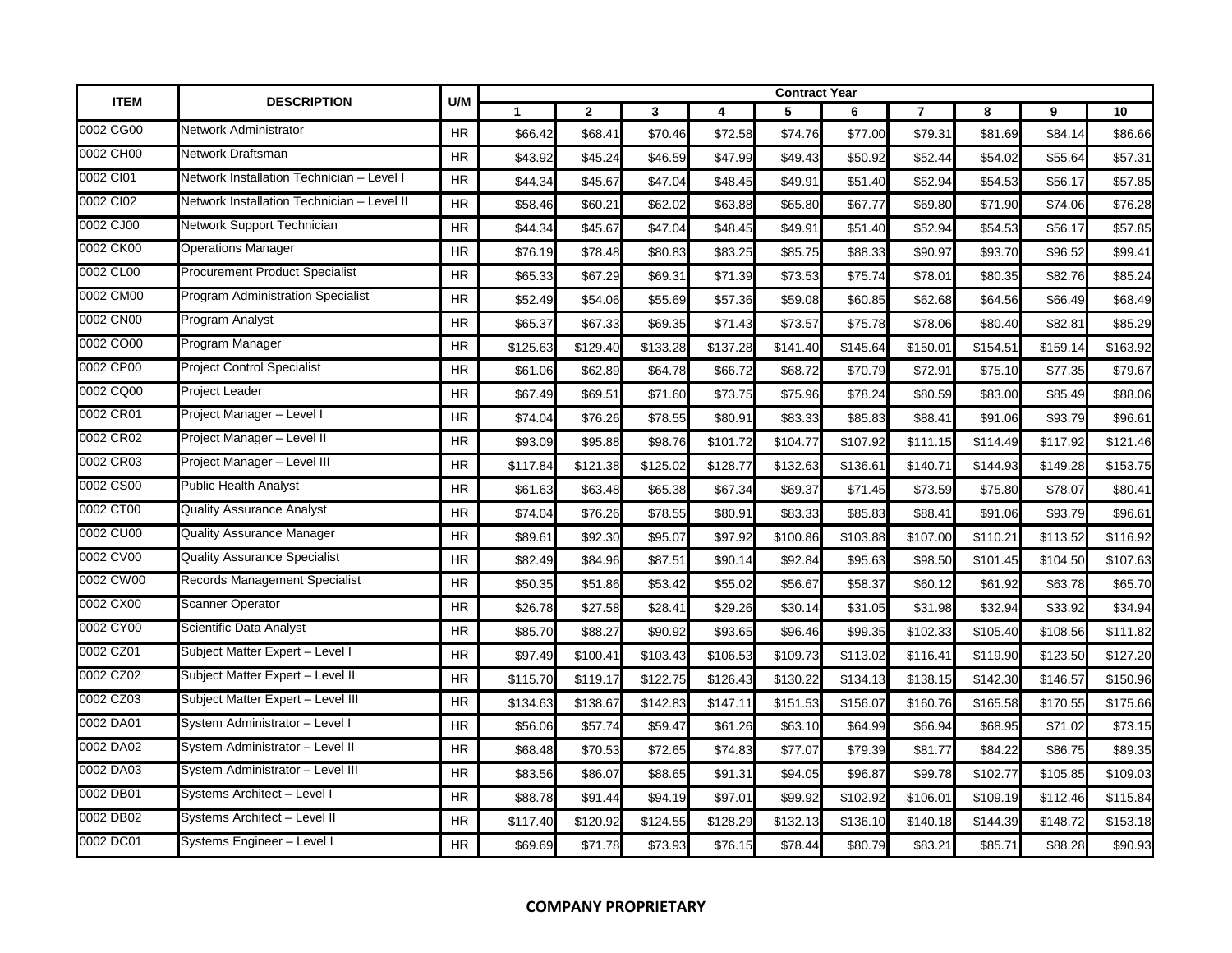| <b>ITEM</b> | <b>DESCRIPTION</b>                       | <b>Contract Year</b><br>U/M |          |                |              |          |          |          |                |          |          |          |
|-------------|------------------------------------------|-----------------------------|----------|----------------|--------------|----------|----------|----------|----------------|----------|----------|----------|
|             |                                          |                             | 1        | $\overline{2}$ | $\mathbf{3}$ | 4        | 5        | 6        | $\overline{7}$ | 8        | 9        | 10       |
| 0002 DC02   | Systems Engineer - Level II              | <b>HR</b>                   | \$83.29  | \$85.79        | \$88.36      | \$91.01  | \$93.74  | \$96.56  | \$99.45        | \$102.44 | \$105.51 | \$108.67 |
| 0002 DC03   | Systems Engineer - Level III             | <b>HR</b>                   | \$100.15 | \$103.15       | \$106.25     | \$109.44 | \$112.72 | \$116.10 | \$119.58       | \$123.17 | \$126.87 | \$130.67 |
| 0002 DD00   | <b>System Operator</b>                   | <b>HR</b>                   | \$47.23  | \$48.65        | \$50.11      | \$51.61  | \$53.16  | \$54.75  | \$56.40        | \$58.09  | \$59.83  | \$61.62  |
| 0002 DE00   | System Programmer                        | <b>HR</b>                   | \$61.63  | \$63.48        | \$65.38      | \$67.34  | \$69.37  | \$71.45  | \$73.59        | \$75.80  | \$78.07  | \$80.41  |
| 0002 DF01   | Technical Writer/Editor - Level I        | <b>HR</b>                   | \$49.95  | \$51.45        | \$52.99      | \$54.58  | \$56.22  | \$57.91  | \$59.64        | \$61.43  | \$63.28  | \$65.17  |
| 0002 DF02   | Technical Writer/Editor - Level II       | <b>HR</b>                   | \$62.90  | \$64.79        | \$66.73      | \$68.73  | \$70.79  | \$72.92  | \$75.11        | \$77.36  | \$79.68  | \$82.07  |
| 0002 DF03   | Technical Writer/Editor – Level III      | <b>HR</b>                   | \$75.50  | \$77.77        | \$80.10      | \$82.50  | \$84.98  | \$87.53  | \$90.15        | \$92.86  | \$95.64  | \$98.51  |
| 0002 DG01   | Telecommunications Engineer - Level I    | <b>HR</b>                   | \$54.21  | \$55.84        | \$57.51      | \$59.24  | \$61.01  | \$62.84  | \$64.73        | \$66.67  | \$68.67  | \$70.73  |
| 0002 DG02   | Telecommunications Engineer - Level II   | <b>HR</b>                   | \$64.28  | \$66.21        | \$68.19      | \$70.24  | \$72.35  | \$74.52  | \$76.75        | \$79.06  | \$81.43  | \$83.87  |
| 0002 DH01   | Telecommunications Specialist - Level I  | <b>HR</b>                   | \$50.66  | \$52.18        | \$53.75      | \$55.36  | \$57.02  | \$58.73  | \$60.49        | \$62.31  | \$64.17  | \$66.10  |
| 0002 DH02   | Telecommunications Specialist - Level II | <b>HR</b>                   | \$60.53  | \$62.35        | \$64.22      | \$66.14  | \$68.13  | \$70.17  | \$72.28        | \$74.44  | \$76.68  | \$78.98  |
| 0002 DI00   | <b>Test Engineer</b>                     | <b>HR</b>                   | \$74.54  | \$76.78        | \$79.08      | \$81.45  | \$83.90  | \$86.41  | \$89.00        | \$91.67  | \$94.43  | \$97.26  |
| 0002 DJ00   | Training Manager                         | <b>HR</b>                   | \$90.13  | \$92.83        | \$95.62      | \$98.49  | \$101.44 | \$104.49 | \$107.62       | \$110.85 | \$114.17 | \$117.60 |
| 0002 DK01   | Training Specialist - Level I            | <b>HR</b>                   | \$58.99  | \$60.76        | \$62.58      | \$64.46  | \$66.39  | \$68.39  | \$70.44        | \$72.55  | \$74.73  | \$76.97  |
| 0002 DK02   | Training Specialist - Level II           | <b>HR</b>                   | \$64.61  | \$66.55        | \$68.54      | \$70.60  | \$72.72  | \$74.90  | \$77.15        | \$79.46  | \$81.85  | \$84.30  |
| 0002 DL00   | <b>Web Content Administrator</b>         | <b>HR</b>                   | \$63.76  | \$65.67        | \$67.64      | \$69.67  | \$71.76  | \$73.92  | \$76.13        | \$78.42  | \$80.77  | \$83.19  |
| 0002 DM00   | Web Designer                             | <b>HR</b>                   | \$64.51  | \$66.45        | \$68.44      | \$70.49  | \$72.61  | \$74.78  | \$77.03        | \$79.34  | \$81.72  | \$84.17  |
| 0002 DN00   | Web Project Manager                      | <b>HR</b>                   | \$88.78  | \$91.44        | \$94.19      | \$97.01  | \$99.92  | \$102.92 | \$106.01       | \$109.19 | \$112.46 | \$115.84 |
| 0002 DO00   | Web Software Developer                   | <b>HR</b>                   | \$72.85  | \$75.04        | \$77.29      | \$79.61  | \$81.99  | \$84.45  | \$86.99        | \$89.60  | \$92.28  | \$95.05  |
| 0002 DP00   | Webmaster                                | HR.                         | \$70.47  | \$72.58        | \$74.76      | \$77.00  | \$79.31  | \$81.69  | \$84.14        | \$86.67  | \$89.27  | \$91.95  |
| 0002 DQ00   | Wide Area Network Administrator          | <b>HR</b>                   | \$64.28  | \$66.21        | \$68.19      | \$70.24  | \$72.35  | \$74.52  | \$76.75        | \$79.06  | \$81.43  | \$83.87  |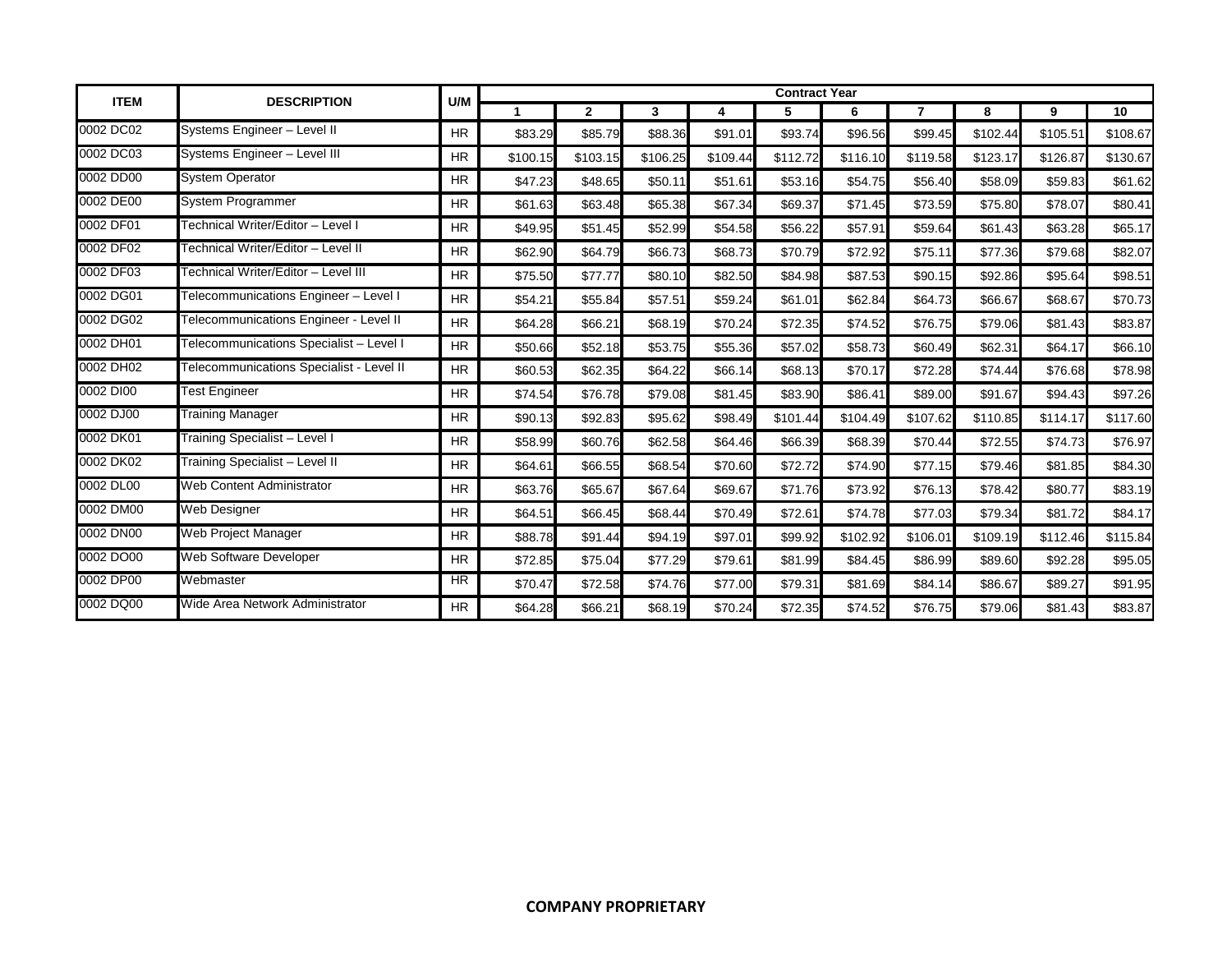|             | Instructions: Please only input Labor Rate for Contract Year 1 only.<br>Please fill-in Escalation rate for Contract Years 2-10. Escalation rate is in percentage. |           |          |              |          |          |                      |          |                |          |          |          |
|-------------|-------------------------------------------------------------------------------------------------------------------------------------------------------------------|-----------|----------|--------------|----------|----------|----------------------|----------|----------------|----------|----------|----------|
|             | <b>Contractor Site-Hourly Rates</b>                                                                                                                               |           |          |              |          |          |                      |          |                |          |          |          |
| <b>ITEM</b> |                                                                                                                                                                   | U/M       |          |              |          |          | <b>Contract Year</b> |          |                |          |          |          |
|             | <b>DESCRIPTION</b>                                                                                                                                                |           | 1        | $\mathbf{2}$ | 3        | 4        | 5                    | 6        | $\overline{7}$ | 8        | 9        | 10       |
|             | <b>Escalation rate</b>                                                                                                                                            |           |          | 3%           | 3%       | 3%       | 3%                   | 3%       | 3%             | 3%       | 3%       | 3%       |
| 0001 AA01   | Administrative Assistant - Level I                                                                                                                                | <b>HR</b> | \$34.15  | \$35.17      | \$36.23  | \$37.32  | \$38.44              | \$39.59  | \$40.78        | \$42.00  | \$43.26  | \$44.56  |
| 0001 AA02   | Administrative Assistant - Level II                                                                                                                               | <b>HR</b> | \$52.44  | \$54.01      | \$55.63  | \$57.30  | \$59.02              | \$60.79  | \$62.62        | \$64.49  | \$66.43  | \$68.42  |
| 0001 AB01   | Application Engineer - Level I                                                                                                                                    | HR        | \$80.00  | \$82.40      | \$84.87  | \$87.42  | \$90.04              | \$92.74  | \$95.52        | \$98.39  | \$101.34 | \$104.38 |
| 0001 AB02   | Application Engineer - Level II                                                                                                                                   | <b>HR</b> | \$95.06  | \$97.91      | \$100.85 | \$103.87 | \$106.99             | \$110.20 | \$113.51       | \$116.91 | \$120.42 | \$124.03 |
| 0001 AC01   | Application Programmer - Level I                                                                                                                                  | HR        | \$65.54  | \$67.51      | \$69.53  | \$71.62  | \$73.77              | \$75.98  | \$78.26        | \$80.61  | \$83.02  | \$85.51  |
| 0001 AC02   | Application Programmer - Level II                                                                                                                                 | <b>HR</b> | \$84.28  | \$86.81      | \$89.41  | \$92.10  | \$94.86              | \$97.70  | \$100.63       | \$103.65 | \$106.76 | \$109.97 |
| 0001 AC03   | Applications Programmer - Level III                                                                                                                               | <b>HR</b> | \$106.29 | \$109.48     | \$112.76 | \$116.15 | \$119.63             | \$123.22 | \$126.92       | \$130.72 | \$134.64 | \$138.68 |
| 0001 AD00   | <b>Application Systems Analyst</b>                                                                                                                                | HR        | \$80.59  | \$83.01      | \$85.50  | \$88.06  | \$90.70              | \$93.43  | \$96.23        | \$99.12  | \$102.09 | \$105.15 |
| 0001 AE00   | Biostatatician                                                                                                                                                    | HR        | \$97.01  | \$99.92      | \$102.92 | \$106.01 | \$109.19             | \$112.46 | \$115.84       | \$119.31 | \$122.89 | \$126.58 |
| 0001 AF01   | Business Analyst - Level I                                                                                                                                        | <b>HR</b> | \$67.34  | \$69.36      | \$71.44  | \$73.58  | \$75.79              | \$78.07  | \$80.41        | \$82.82  | \$85.30  | \$87.86  |
| 0001 AF02   | Business Analyst - Level II                                                                                                                                       | HR        | \$84.40  | \$86.93      | \$89.54  | \$92.23  | \$94.99              | \$97.84  | \$100.78       | \$103.80 | \$106.92 | \$110.12 |
| 0001 AF03   | <b>Business Analyst - Level III</b>                                                                                                                               | <b>HR</b> | \$103.13 | \$106.22     | \$109.41 | \$112.69 | \$116.07             | \$119.56 | \$123.14       | \$126.84 | \$130.64 | \$134.56 |
| 0001 AG01   | <b>Business Process Reengineering Specialist -</b><br>Level I                                                                                                     | HR        | \$61.49  | \$63.33      | \$65.23  | \$67.19  | \$69.21              | \$71.28  | \$73.42        | \$75.62  | \$77.89  | \$80.23  |
| 0001 AG02   | <b>Business Process Reengineering Specialist -</b><br>Level II                                                                                                    | HR.       | \$80.59  | \$83.01      | \$85.50  | \$88.06  | \$90.70              | \$93.43  | \$96.23        | \$99.12  | \$102.09 | \$105.15 |
| 0001 AG03   | <b>Business Process Reengineering Specialist -</b><br>Level III                                                                                                   | <b>HR</b> | \$94.71  | \$97.55      | \$100.48 | \$103.49 | \$106.60             | \$109.79 | \$113.09       | \$116.48 | \$119.98 | \$123.58 |
| 0001 AH00   | Chief Information Security Officer                                                                                                                                | <b>HR</b> | \$163.38 | \$168.28     | \$173.33 | \$178.53 | \$183.89             | \$189.40 | \$195.08       | \$200.94 | \$206.96 | \$213.17 |
| 0001 AI00   | <b>Communications Hardware Specialist</b>                                                                                                                         | <b>HR</b> | \$73.67  | \$75.88      | \$78.16  | \$80.50  | \$82.92              | \$85.40  | \$87.97        | \$90.60  | \$93.32  | \$96.12  |
| 0001 AJ00   | <b>Communications Network Manager</b>                                                                                                                             | ΗR        | \$86.62  | \$89.22      | \$91.90  | \$94.65  | \$97.49              | \$100.42 | \$103.43       | \$106.53 | \$109.73 | \$113.02 |
| 0001 AK00   | <b>Communications Software Specialist</b>                                                                                                                         | HR        | \$71.40  | \$73.54      | \$75.75  | \$78.02  | \$80.36              | \$82.77  | \$85.26        | \$87.81  | \$90.45  | \$93.16  |
| 0001 AL00   | <b>Communications Specialist</b>                                                                                                                                  | HR        | \$67.89  | \$69.93      | \$72.02  | \$74.19  | \$76.41              | \$78.70  | \$81.06        | \$83.50  | \$86.00  | \$88.58  |
| 0001 AM00   | Computer Data Librarian                                                                                                                                           | ΗR        | \$49.16  | \$50.63      | \$52.15  | \$53.72  | \$55.33              | \$56.99  | \$58.70        | \$60.46  | \$62.27  | \$64.14  |
| 0001 AN00   | <b>Computer Scientist</b>                                                                                                                                         | <b>HR</b> | \$123.09 | \$126.78     | \$130.59 | \$134.50 | \$138.54             | \$142.70 | \$146.98       | \$151.39 | \$155.93 | \$160.60 |
| 0001 AO01   | Computer Security System Specialist - Level                                                                                                                       | <b>HR</b> | \$70.23  | \$72.34      | \$74.51  | \$76.74  | \$79.04              | \$81.42  | \$83.86        | \$86.37  | \$88.97  | \$91.63  |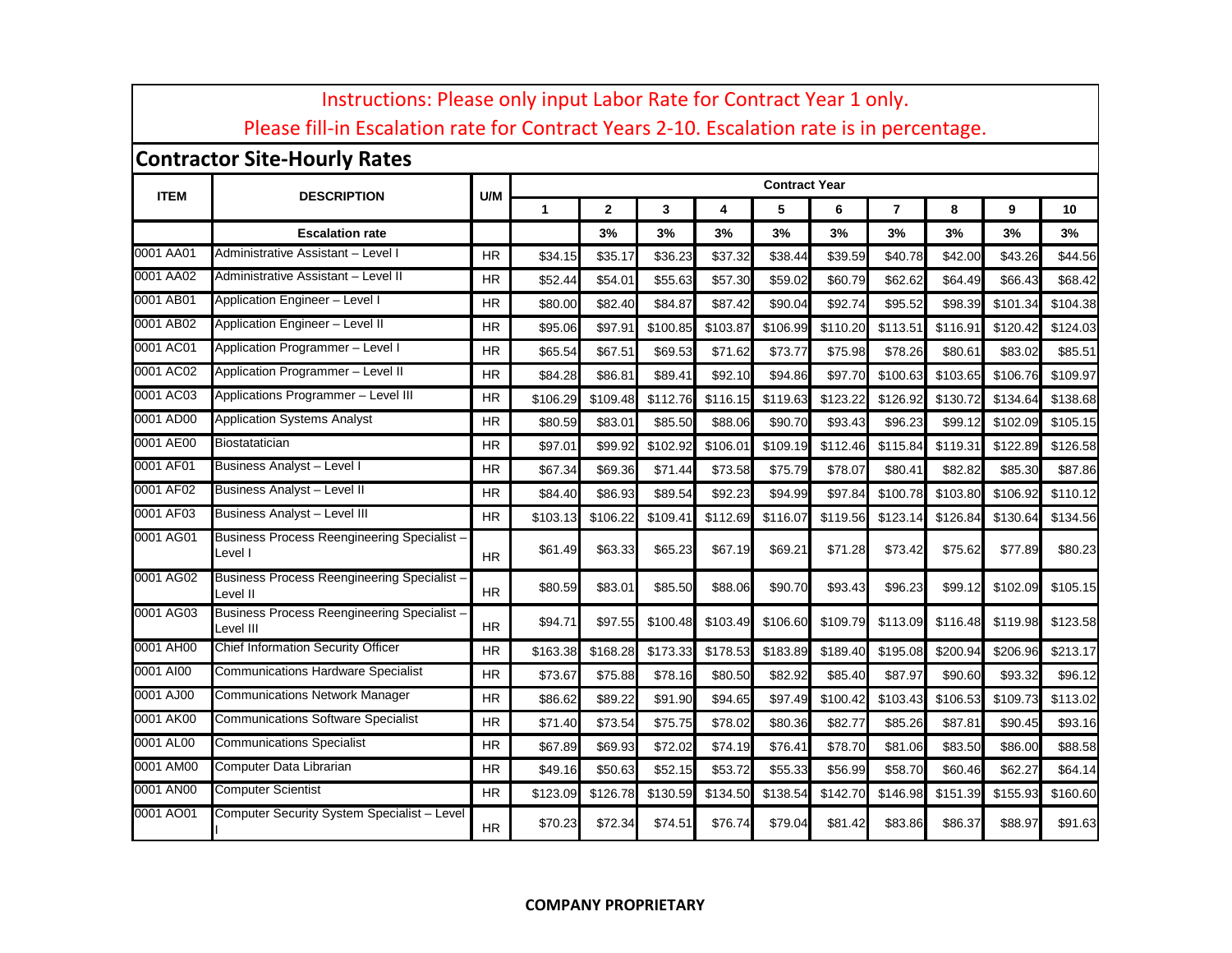|             |                                             |           | <b>Contract Year</b> |                |          |          |          |          |                |          |          |          |  |
|-------------|---------------------------------------------|-----------|----------------------|----------------|----------|----------|----------|----------|----------------|----------|----------|----------|--|
| <b>ITEM</b> | <b>DESCRIPTION</b>                          | U/M       | $\blacktriangleleft$ | $\overline{2}$ | 3        | 4        | 5        | 6        | $\overline{7}$ | 8        | 9        | 10       |  |
| 0001 AO02   | Computer Security System Specialist - Level | <b>HR</b> | \$93.64              | \$96.45        | \$99.34  | \$102.32 | \$105.39 | \$108.55 | \$111.81       | \$115.17 | \$118.62 | \$122.18 |  |
| 0001 AO03   | Computer Security System Specialist - Level | <b>HR</b> | \$122.91             | \$126.60       | \$130.40 | \$134.31 | \$138.34 | \$142.49 | \$146.76       | \$151.16 | \$155.70 | \$160.37 |  |
| 0001 AP01   | Computer Systems Analyst - Level I          | <b>HR</b> | \$64.38              | \$66.31        | \$68.30  | \$70.35  | \$72.46  | \$74.63  | \$76.87        | \$79.18  | \$81.55  | \$84.00  |  |
| 0001 AP02   | Computer Systems Analyst-<br>Level II       | <b>HR</b> | \$80.59              | \$83.01        | \$85.50  | \$88.06  | \$90.70  | \$93.43  | \$96.23        | \$99.12  | \$102.09 | \$105.15 |  |
| 0001 AP03   | Computer Systems Analyst - Level III        | <b>HR</b> | \$97.01              | \$99.92        | \$102.92 | \$106.01 | \$109.19 | \$112.46 | \$115.84       | \$119.31 | \$122.89 | \$126.58 |  |
| 0001 AQ00   | <b>Configuration Management Specialist</b>  | <b>HR</b> | \$74.03              | \$76.25        | \$78.54  | \$80.89  | \$83.32  | \$85.82  | \$88.40        | \$91.05  | \$93.78  | \$96.59  |  |
| 0001 AR01   | Cost Analyst - Level I                      | HR.       | \$61.26              | \$63.10        | \$64.99  | \$66.94  | \$68.95  | \$71.02  | \$73.15        | \$75.34  | \$77.60  | \$79.93  |  |
| 0001 AR02   | Cost Analyst - Level II                     | HR        | \$76.08              | \$78.36        | \$80.71  | \$83.13  | \$85.63  | \$88.20  | \$90.84        | \$93.57  | \$96.38  | \$99.27  |  |
| 0001 AS00   | Data Entry Clerk                            | <b>HR</b> | \$35.12              | \$36.17        | \$37.26  | \$38.38  | \$39.53  | \$40.71  | \$41.94        | \$43.19  | \$44.49  | \$45.82  |  |
| 0001 AT00   | <b>Data Security Specialist</b>             | HR        | \$83.27              | \$85.77        | \$88.34  | \$90.99  | \$93.72  | \$96.53  | \$99.43        | \$102.41 | \$105.48 | \$108.65 |  |
| 0001 AU00   | Data Standardization Specialist             | <b>HR</b> | \$67.34              | \$69.36        | \$71.44  | \$73.58  | \$75.79  | \$78.07  | \$80.41        | \$82.82  | \$85.30  | \$87.86  |  |
| 0001 AV00   | Database Administrator                      | <b>HR</b> | \$92.72              | \$95.50        | \$98.37  | \$101.32 | \$104.36 | \$107.49 | \$110.71       | \$114.03 | \$117.45 | \$120.98 |  |
| 0001 AW01   | Database Management Specialist - Level I    | <b>HR</b> | \$70.23              | \$72.34        | \$74.51  | \$76.74  | \$79.04  | \$81.42  | \$83.86        | \$86.37  | \$88.97  | \$91.63  |  |
| 0001 AW02   | Database Management Specialist - Level II   | <b>HR</b> | \$84.27              | \$86.80        | \$89.40  | \$92.08  | \$94.85  | \$97.69  | \$100.62       | \$103.64 | \$106.75 | \$109.95 |  |
| 0001 AW03   | Database Management Specialist - Level III  | <b>HR</b> | \$103.00             | \$106.09       | \$109.27 | \$112.55 | \$115.93 | \$119.41 | \$122.99       | \$126.68 | \$130.48 | \$134.39 |  |
| 0001 AX01   | Database Specialist - Level I               | <b>HR</b> | \$58.53              | \$60.29        | \$62.09  | \$63.96  | \$65.88  | \$67.85  | \$69.89        | \$71.98  | \$74.14  | \$76.37  |  |
| 0001 AX02   | Database Specialist - Level II              | <b>HR</b> | \$72.58              | \$74.76        | \$77.00  | \$79.31  | \$81.69  | \$84.14  | \$86.66        | \$89.26  | \$91.94  | \$94.70  |  |
| 0001 AX03   | Database Specialist - Level III             | <b>HR</b> | \$92.72              | \$95.50        | \$98.37  | \$101.32 | \$104.36 | \$107.49 | \$110.71       | \$114.03 | \$117.45 | \$120.98 |  |
| 0001 AY00   | Data Warehousing Administrator              | <b>HR</b> | \$78.62              | \$80.98        | \$83.41  | \$85.91  | \$88.49  | \$91.14  | \$93.88        | \$96.69  | \$99.59  | \$102.58 |  |
| 0001 AZ00   | Data Warehouse Analyst                      | HR.       | \$84.27              | \$86.80        | \$89.40  | \$92.08  | \$94.85  | \$97.69  | \$100.62       | \$103.64 | \$106.75 | \$109.95 |  |
| 0001 BA00   | Data Warehouse Programmer                   | HR        | \$73.74              | \$75.95        | \$78.23  | \$80.58  | \$83.00  | \$85.48  | \$88.05        | \$90.69  | \$93.41  | \$96.21  |  |
| 0001 BB00   | <b>Disaster Recovery Specialist</b>         | HR.       | \$110.49             | \$113.80       | \$117.22 | \$120.7  | \$124.36 | \$128.09 | \$131.93       | \$135.89 | \$139.97 | \$144.16 |  |
| 0001 BC01   | Document Control Specialist - Level I       | <b>HR</b> | \$34.58              | \$35.62        | \$36.69  | \$37.79  | \$38.92  | \$40.09  | \$41.29        | \$42.53  | \$43.80  | \$45.12  |  |
| 0001 BC02   | Document Control Specialist - Level II      | <b>HR</b> | \$40.97              | \$42.20        | \$43.47  | \$44.77  | \$46.11  | \$47.50  | \$48.92        | \$50.39  | \$51.90  | \$53.46  |  |
| 0001 BC03   | Document Control Specialist - Level III     | HR        | \$50.34              | \$51.85        | \$53.41  | \$55.01  | \$56.66  | \$58.36  | \$60.11        | \$61.91  | \$63.77  | \$65.68  |  |
| 0001 BD01   | Document Support Specialist - Level I       | <b>HR</b> | \$46.82              | \$48.22        | \$49.67  | \$51.16  | \$52.70  | \$54.28  | \$55.91        | \$57.58  | \$59.31  | \$61.09  |  |
| 0001 BD02   | Document Support Specialist - Level II      | <b>HR</b> | \$53.84              | \$55.46        | \$57.12  | \$58.83  | \$60.60  | \$62.42  | \$64.29        | \$66.22  | \$68.20  | \$70.25  |  |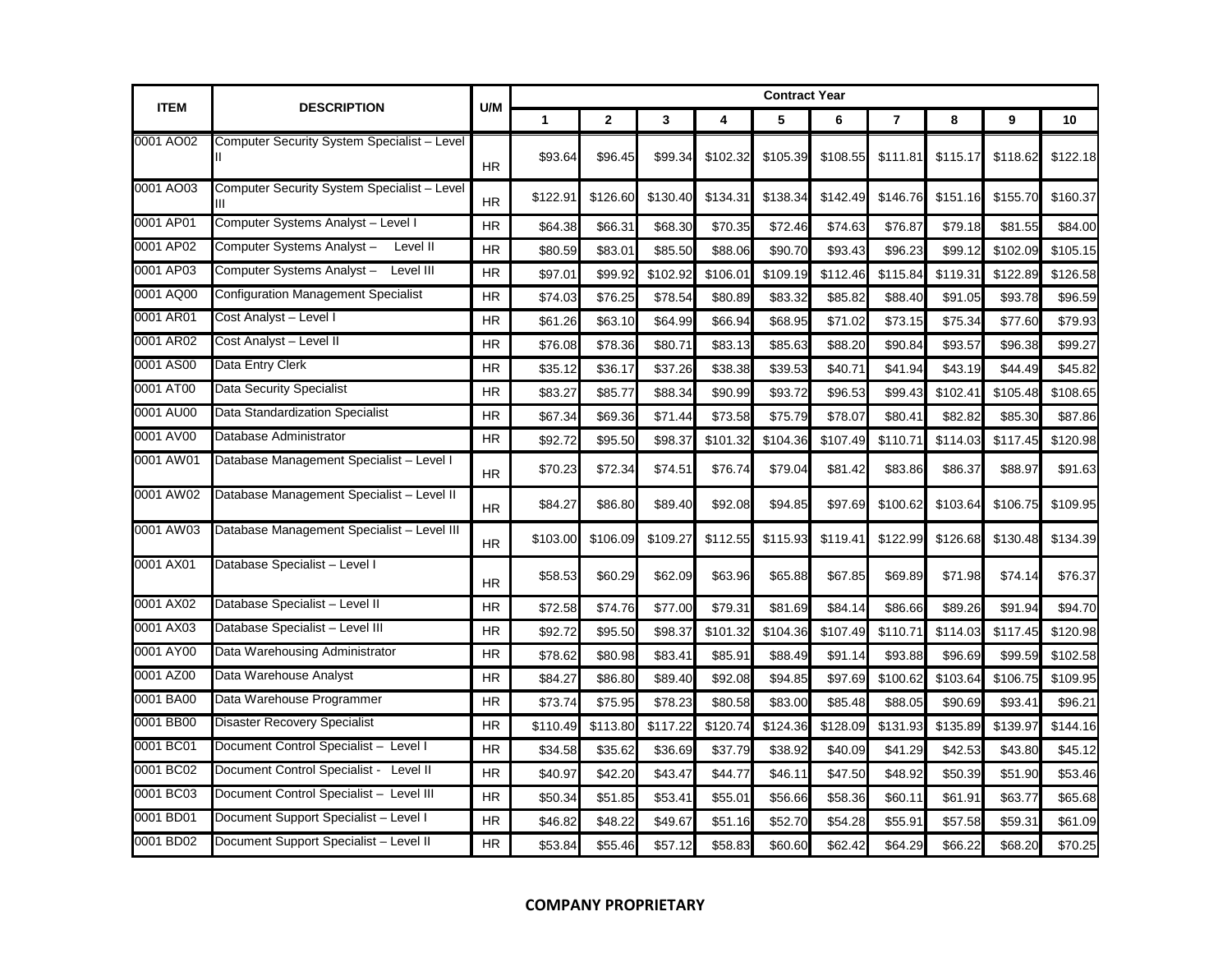| <b>ITEM</b> |                                                   | U/M       |              |              |          |          | <b>Contract Year</b> |          |                |          |          |          |
|-------------|---------------------------------------------------|-----------|--------------|--------------|----------|----------|----------------------|----------|----------------|----------|----------|----------|
|             | <b>DESCRIPTION</b>                                |           | $\mathbf{1}$ | $\mathbf{2}$ | 3        | 4        | 5                    | 6        | $\overline{7}$ | 8        | 9        | 10       |
| 0001 BE00   | <b>Duplicating Machine Operator</b>               | HR.       | \$28.09      | \$28.93      | \$29.80  | \$30.69  | \$31.62              | \$32.56  | \$33.54        | \$34.55  | \$35.58  | \$36.65  |
| 0001 BF00   | Electronic Data Interchange (EDI) Specialist      | <b>HR</b> | \$72.57      | \$74.75      | \$76.99  | \$79.30  | \$81.68              | \$84.13  | \$86.65        | \$89.25  | \$91.93  | \$94.69  |
| 0001 BG00   | Electronic Meeting Technographer                  | <b>HR</b> | \$55.71      | \$57.38      | \$59.10  | \$60.88  | \$62.70              | \$64.58  | \$66.52        | \$68.52  | \$70.57  | \$72.69  |
| 0001 BH00   | Enterprise Resource Planning (ERP)<br>Specialist  | <b>HR</b> | \$97.00      | \$99.91      | \$102.91 | \$105.99 | \$109.17             | \$112.45 | \$115.82       | \$119.30 | \$122.88 | \$126.56 |
| 0001 BI00   | Facilitator                                       | <b>HR</b> | \$70.23      | \$72.34      | \$74.51  | \$76.74  | \$79.04              | \$81.42  | \$83.86        | \$86.37  | \$88.97  | \$91.63  |
| 0001 BJ00   | Financial Analyst - IT                            | <b>HR</b> | \$59.70      | \$61.49      | \$63.34  | \$65.24  | \$67.19              | \$69.21  | \$71.28        | \$73.42  | \$75.63  | \$77.89  |
| 0001 BK01   | Functional Analyst - Level I                      | <b>HR</b> | \$64.38      | \$66.31      | \$68.30  | \$70.35  | \$72.46              | \$74.63  | \$76.87        | \$79.18  | \$81.55  | \$84.00  |
| 0001 BK02   | Functional Analyst - Level II                     | <b>HR</b> | \$84.27      | \$86.80      | \$89.40  | \$92.08  | \$94.85              | \$97.69  | \$100.62       | \$103.64 | \$106.75 | \$109.95 |
| 0001 BL01   | General Clerk – Level I                           | <b>HR</b> | \$28.09      | \$28.93      | \$29.80  | \$30.69  | \$31.62              | \$32.56  | \$33.54        | \$34.55  | \$35.58  | \$36.65  |
| 0001 BL02   | General Clerk - Level II                          | <b>HR</b> | \$33.95      | \$34.97      | \$36.02  | \$37.10  | \$38.21              | \$39.36  | \$40.54        | \$41.75  | \$43.01  | \$44.30  |
| 0001 BL03   | General Clerk - Level III                         | <b>HR</b> | \$38.62      | \$39.78      | \$40.97  | \$42.20  | \$43.47              | \$44.77  | \$46.11        | \$47.50  | \$48.92  | \$50.39  |
| 0001 BM00   | Geographic Information System (GIS)<br>Specialist | <b>HR</b> | \$72.57      | \$74.75      | \$76.99  | \$79.30  | \$81.68              | \$84.13  | \$86.65        | \$89.25  | \$91.93  | \$94.69  |
| 0001 BN00   | Graphical User Interface Designer                 | <b>HR</b> | \$67.34      | \$69.36      | \$71.44  | \$73.58  | \$75.79              | \$78.07  | \$80.41        | \$82.82  | \$85.30  | \$87.86  |
| 0001 BO00   | <b>Graphics Specialist</b>                        | HR.       | \$56.18      | \$57.87      | \$59.60  | \$61.39  | \$63.23              | \$65.13  | \$67.08        | \$69.09  | \$71.17  | \$73.30  |
| 0001 BP00   | Hardware Draftsman                                | <b>HR</b> | \$46.64      | \$48.04      | \$49.48  | \$50.96  | \$52.49              | \$54.07  | \$55.69        | \$57.36  | \$59.08  | \$60.85  |
| 0001 BQ01   | Hardware Installation Technician - Level I        | <b>HR</b> | \$55.84      | \$57.52      | \$59.24  | \$61.02  | \$62.85              | \$64.73  | \$66.68        | \$68.68  | \$70.74  | \$72.86  |
| 0001 BQ02   | Hardware Installation Technician - Level II       | <b>HR</b> | \$68.23      | \$70.28      | \$72.39  | \$74.56  | \$76.79              | \$79.10  | \$81.47        | \$83.91  | \$86.43  | \$89.02  |
| 0001 BR00   | Hardware Specialist - Information<br>Technology   | <b>HR</b> | \$65.54      | \$67.51      | \$69.53  | \$71.62  | \$73.77              | \$75.98  | \$78.26        | \$80.61  | \$83.02  | \$85.51  |
| 0001 BS00   | <b>Help Desk Manager</b>                          | <b>HR</b> | \$73.74      | \$75.95      | \$78.23  | \$80.58  | \$83.00              | \$85.48  | \$88.05        | \$90.69  | \$93.41  | \$96.21  |
| 0001 BT00   | <b>Help Desk Specialist</b>                       | <b>HR</b> | \$55.70      | \$57.37      | \$59.09  | \$60.86  | \$62.69              | \$64.57  | \$66.51        | \$68.50  | \$70.56  | \$72.68  |
| 0001 BU01   | Imaging Specialist/Technician - Level I           | <b>HR</b> | \$38.66      | \$39.82      | \$41.01  | \$42.24  | \$43.51              | \$44.82  | \$46.16        | \$47.55  | \$48.97  | \$50.44  |
| 0001 BU02   | Imaging Specialist/Technician - Level II          | <b>HR</b> | \$55.70      | \$57.37      | \$59.09  | \$60.86  | \$62.69              | \$64.57  | \$66.51        | \$68.50  | \$70.56  | \$72.68  |
| 0001 BU03   | Imaging Specialist/Technician - Level III         | <b>HR</b> | \$63.75      | \$65.66      | \$67.63  | \$69.66  | \$71.75              | \$73.90  | \$76.12        | \$78.40  | \$80.76  | \$83.18  |
| 0001 BV00   | Informatic Specialist/Bioinformatician            | <b>HR</b> | \$107.22     | \$110.44     | \$113.75 | \$117.16 | \$120.68             | \$124.30 | \$128.03       | \$131.87 | \$135.82 | \$139.90 |
| 0001 BW01   | Information Engineer - Level I                    | <b>HR</b> | \$76.14      | \$78.42      | \$80.78  | \$83.20  | \$85.70              | \$88.27  | \$90.92        | \$93.64  | \$96.45  | \$99.35  |
| 0001 BW02   | Information Engineer - Level II                   | <b>HR</b> | \$91.10      | \$93.83      | \$96.65  | \$99.55  | \$102.53             | \$105.61 | \$108.78       | \$112.04 | \$115.40 | \$118.86 |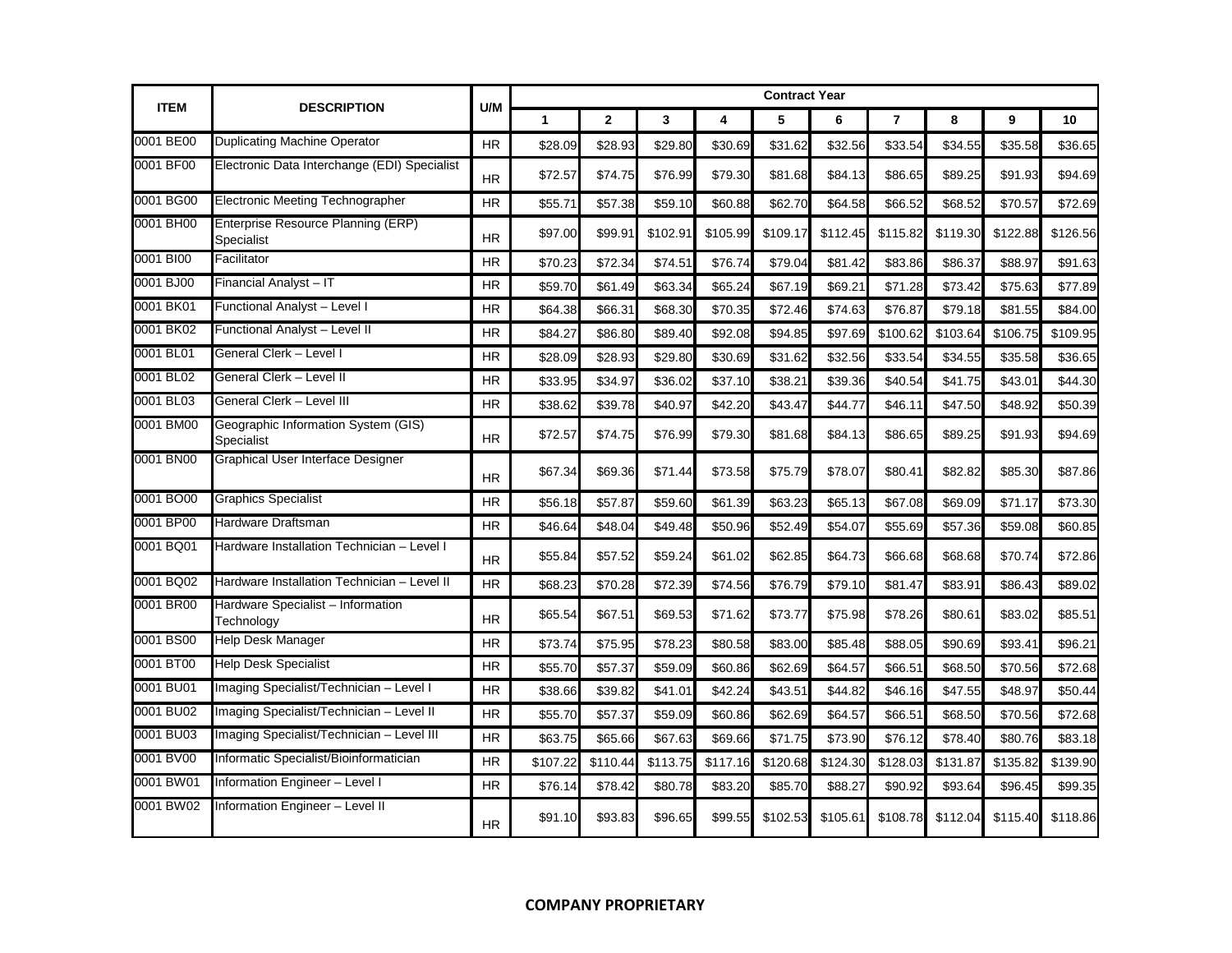| <b>ITEM</b> | <b>DESCRIPTION</b>                               | U/M       |          |              |          |          | <b>Contract Year</b> |          |          |          |          |          |
|-------------|--------------------------------------------------|-----------|----------|--------------|----------|----------|----------------------|----------|----------|----------|----------|----------|
|             |                                                  |           | 1        | $\mathbf{2}$ | 3        | 4        | 5                    | 6        | 7        | 8        | 9        | 10       |
| 0001 BX00   | Information Resource Management Analyst          | <b>HR</b> | \$67.34  | \$69.36      | \$71.44  | \$73.58  | \$75.79              | \$78.07  | \$80.41  | \$82.82  | \$85.30  | \$87.86  |
| 0001 BY00   | Information Systems Training Specialist          | <b>HR</b> | \$68.20  | \$70.25      | \$72.35  | \$74.52  | \$76.76              | \$79.06  | \$81.43  | \$83.88  | \$86.39  | \$88.99  |
| 0001 BZ00   | IT Policy/Legislative Specialist                 | <b>HR</b> | \$73.61  | \$75.82      | \$78.09  | \$80.44  | \$82.85              | \$85.33  | \$87.89  | \$90.53  | \$93.25  | \$96.04  |
| 0001 CA00   | IT Strategic/Capital Planner                     | <b>HR</b> | \$92.47  | \$95.24      | \$98.10  | \$101.04 | \$104.08             | \$107.20 | \$110.41 | \$113.73 | \$117.14 | \$120.65 |
| 0001 CB00   | Knowledge Management Specialist                  | HR        | \$79.60  | \$81.99      | \$84.45  | \$86.98  | \$89.59              | \$92.28  | \$95.05  | \$97.90  | \$100.83 | \$103.86 |
| 0001 CC00   | Librarian                                        | <b>HR</b> | \$61.31  | \$63.15      | \$65.04  | \$67.00  | \$69.00              | \$71.08  | \$73.21  | \$75.40  | \$77.67  | \$80.00  |
| 0001 CD00   | Librarian Technician                             | HR        | \$39.14  | \$40.31      | \$41.52  | \$42.77  | \$44.05              | \$45.37  | \$46.74  | \$48.14  | \$49.58  | \$51.07  |
| 0001 CE00   | Medical Billing/Account Management<br>Specialist | <b>HR</b> | \$59.97  | \$61.77      | \$63.62  | \$65.53  | \$67.50              | \$69.52  | \$71.61  | \$73.76  | \$75.97  | \$78.25  |
| 0001 CF00   | Modeling and Simulation Specialist               | <b>HR</b> | \$92.47  | \$95.24      | \$98.10  | \$101.04 | \$104.08             | \$107.20 | \$110.41 | \$113.73 | \$117.14 | \$120.65 |
| 0001 CG00   | Network Administrator                            | <b>HR</b> | \$72.57  | \$74.75      | \$76.99  | \$79.30  | \$81.68              | \$84.13  | \$86.65  | \$89.25  | \$91.93  | \$94.69  |
| 0001 CH00   | Network Draftsman                                | <b>HR</b> | \$47.99  | \$49.43      | \$50.91  | \$52.44  | \$54.01              | \$55.63  | \$57.30  | \$59.02  | \$60.79  | \$62.62  |
| 0001 CI01   | Network Installation Technician - Level I        | <b>HR</b> | \$48.45  | \$49.90      | \$51.40  | \$52.94  | \$54.53              | \$56.17  | \$57.85  | \$59.59  | \$61.38  | \$63.22  |
| 0001 CI02   | Network Installation Technician - Level II       | <b>HR</b> | \$63.95  | \$65.87      | \$67.84  | \$69.88  | \$71.98              | \$74.14  | \$76.36  | \$78.65  | \$81.01  | \$83.44  |
| 0001 CJ00   | Network Support Technician                       | <b>HR</b> | \$48.45  | \$49.90      | \$51.40  | \$52.94  | \$54.53              | \$56.17  | \$57.85  | \$59.59  | \$61.38  | \$63.22  |
| 0001 CK00   | <b>Operations Manager</b>                        | <b>HR</b> | \$83.24  | \$85.74      | \$88.31  | \$90.96  | \$93.69              | \$96.50  | \$99.39  | \$102.37 | \$105.45 | \$108.61 |
| 0001 CL00   | <b>Procurement Product Specialist</b>            | <b>HR</b> | \$71.38  | \$73.52      | \$75.73  | \$78.00  | \$80.34              | \$82.75  | \$85.23  | \$87.79  | \$90.42  | \$93.13  |
| 0001 CM00   | <b>Program Administration Specialist</b>         | HR        | \$57.35  | \$59.07      | \$60.84  | \$62.67  | \$64.55              | \$66.48  | \$68.48  | \$70.53  | \$72.65  | \$74.83  |
| 0001 CN00   | Program Analyst                                  | <b>HR</b> | \$71.42  | \$73.56      | \$75.77  | \$78.04  | \$80.38              | \$82.80  | \$85.28  | \$87.84  | \$90.47  | \$93.19  |
| 0001 CO00   | Program Manager                                  | <b>HR</b> | \$137.26 | \$141.38     | \$145.62 | \$149.99 | \$154.49             | \$159.12 | \$163.90 | \$168.81 | \$173.88 | \$179.09 |
| 0001 CP00   | <b>Project Control Specialist</b>                | HR        | \$66.71  | \$68.71      | \$70.77  | \$72.90  | \$75.08              | \$77.34  | \$79.66  | \$82.04  | \$84.51  | \$87.04  |
| 0001 CQ00   | <b>Project Leader</b>                            | <b>HR</b> | \$73.74  | \$75.95      | \$78.23  | \$80.58  | \$83.00              | \$85.48  | \$88.05  | \$90.69  | \$93.41  | \$96.21  |
| 0001 CR01   | Project Manager - Level I                        | <b>HR</b> | \$80.90  | \$83.33      | \$85.83  | \$88.40  | \$91.05              | \$93.79  | \$96.60  | \$99.50  | \$102.48 | \$105.56 |
| 0001 CR02   | Project Manager - Level II                       | <b>HR</b> | \$101.83 | \$104.88     | \$108.03 | \$111.27 | \$114.61             | \$118.05 | \$121.59 | \$125.24 | \$129.00 | \$132.87 |
| 0001 CR03   | Project Manager - Level III                      | HR        | \$128.75 | \$132.61     | \$136.59 | \$140.69 | \$144.91             | \$149.26 | \$153.73 | \$158.35 | \$163.10 | \$167.99 |
| 0001 CS00   | <b>Public Health Analyst</b>                     | <b>HR</b> | \$67.34  | \$69.36      | \$71.44  | \$73.58  | \$75.79              | \$78.07  | \$80.41  | \$82.82  | \$85.30  | \$87.86  |
| 0001 CT00   | <b>Quality Assurance Analyst</b>                 | <b>HR</b> | \$80.90  | \$83.33      | \$85.83  | \$88.40  | \$91.05              | \$93.79  | \$96.60  | \$99.50  | \$102.48 | \$105.56 |
| 0001 CU00   | <b>Quality Assurance Manager</b>                 | <b>HR</b> | \$97.91  | \$100.85     | \$103.87 | \$106.99 | \$110.20             | \$113.50 | \$116.91 | \$120.42 | \$124.03 | \$127.75 |
| 0001 CV00   | <b>Quality Assurance Specialist</b>              | <b>HR</b> | \$90.13  | \$92.83      | \$95.62  | \$98.49  | \$101.44             | \$104.49 | \$107.62 | \$110.85 | \$114.17 | \$117.60 |
| 0001 CW00   | Records Management Specialist                    | <b>HR</b> | \$55.01  | \$56.66      | \$58.36  | \$60.1   | \$61.9'              | \$63.77  | \$65.68  | \$67.66  | \$69.69  | \$71.78  |
| 0001 CX00   | <b>Scanner Operator</b>                          | <b>HR</b> | \$29.26  | \$30.14      | \$31.04  | \$31.97  | \$32.93              | \$33.92  | \$34.94  | \$35.99  | \$37.07  | \$38.18  |

## **COMPANY PROPRIETARY**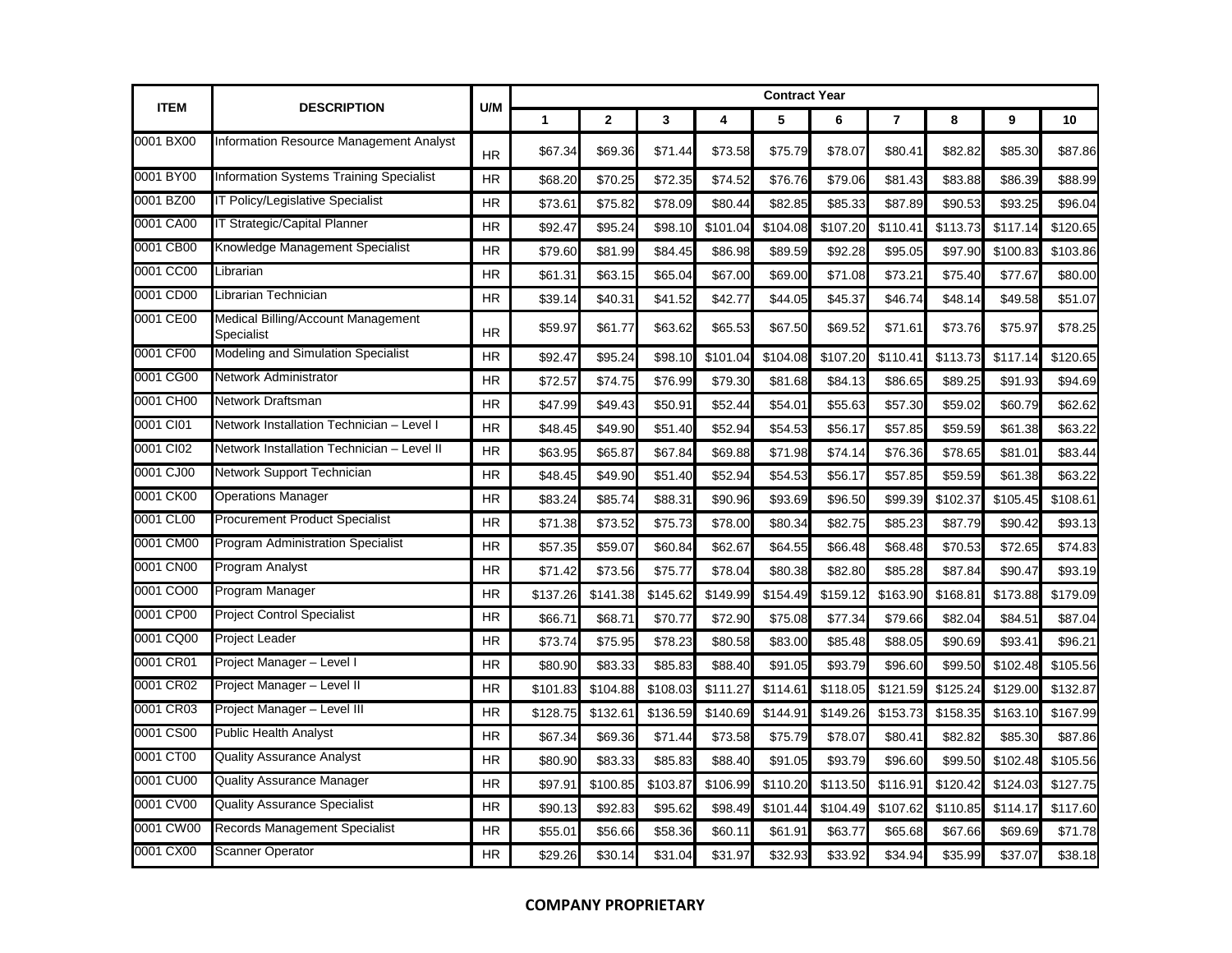| <b>ITEM</b> | <b>DESCRIPTION</b>                       |           | <b>Contract Year</b><br>U/M |                |          |          |          |          |                |          |          |          |  |
|-------------|------------------------------------------|-----------|-----------------------------|----------------|----------|----------|----------|----------|----------------|----------|----------|----------|--|
|             |                                          |           | $\mathbf{1}$                | $\overline{2}$ | 3        | 4        | 5        | 6        | $\overline{7}$ | 8        | 9        | 10       |  |
| 0001 CY00   | Scientific Data Analyst                  | HR        | \$93.64                     | \$96.45        | \$99.34  | \$102.32 | \$105.39 | \$108.55 | \$111.81       | \$115.17 | \$118.62 | \$122.18 |  |
| 0001 CZ01   | Subject Matter Expert - Level I          | <b>HR</b> | \$106.52                    | \$109.72       | \$113.01 | \$116.40 | \$119.89 | \$123.49 | \$127.19       | \$131.01 | \$134.94 | \$138.98 |  |
| 0001 CZ02   | Subject Matter Expert - Level II         | <b>HR</b> | \$126.41                    | \$130.20       | \$134.11 | \$138.13 | \$142.28 | \$146.54 | \$150.94       | \$155.47 | \$160.13 | \$164.94 |  |
| 0001 CZ03   | Subject Matter Expert - Level III        | <b>HR</b> | \$147.10                    | \$151.51       | \$156.06 | \$160.74 | \$165.56 | \$170.53 | \$175.65       | \$180.91 | \$186.34 | \$191.93 |  |
| 0001 DA01   | System Administrator - Level I           | <b>HR</b> | \$61.25                     | \$63.09        | \$64.98  | \$66.93  | \$68.94  | \$71.01  | \$73.14        | \$75.33  | \$77.59  | \$79.92  |  |
| 0001 DA02   | System Administrator - Level II          | <b>HR</b> | \$74.91                     | \$77.16        | \$79.47  | \$81.86  | \$84.31  | \$86.84  | \$89.45        | \$92.13  | \$94.89  | \$97.74  |  |
| 0001 DA03   | System Administrator - Level III         | <b>HR</b> | \$91.30                     | \$94.04        | \$96.86  | \$99.77  | \$102.76 | \$105.84 | \$109.02       | \$112.29 | \$115.66 | \$119.13 |  |
| 0001 DB01   | Systems Architect - Level I              | <b>HR</b> | \$97.00                     | \$99.91        | \$102.91 | \$105.99 | \$109.17 | \$112.45 | \$115.82       | \$119.30 | \$122.88 | \$126.56 |  |
| 0001 DB02   | Systems Architect - Level II             | <b>HR</b> | \$128.27                    | \$132.12       | \$136.08 | \$140.16 | \$144.37 | \$148.70 | \$153.16       | \$157.76 | \$162.49 | \$167.36 |  |
| 0001 DC01   | Systems Engineer - Level I               | <b>HR</b> | \$76.14                     | \$78.42        | \$80.78  | \$83.20  | \$85.70  | \$88.27  | \$90.92        | \$93.64  | \$96.45  | \$99.35  |  |
| 0001 DC02   | Systems Engineer - Level II              | <b>HR</b> | \$91.11                     | \$93.84        | \$96.66  | \$99.56  | \$102.55 | \$105.62 | \$108.79       | \$112.05 | \$115.42 | \$118.88 |  |
| 0001 DC03   | Systems Engineer - Level III             | <b>HR</b> | \$109.42                    | \$112.70       | \$116.08 | \$119.57 | \$123.15 | \$126.85 | \$130.65       | \$134.57 | \$138.61 | \$142.77 |  |
| 0001 DD00   | <b>System Operator</b>                   | HR        | \$51.60                     | \$53.15        | \$54.74  | \$56.38  | \$58.08  | \$59.82  | \$61.61        | \$63.46  | \$65.37  | \$67.33  |  |
| 0001 DE00   | System Programmer                        | <b>HR</b> | \$67.34                     | \$69.36        | \$71.44  | \$73.58  | \$75.79  | \$78.07  | \$80.41        | \$82.82  | \$85.30  | \$87.86  |  |
| 0001 DF01   | Technical Writer/Editor - Level I        | HR        | \$54.58                     | \$56.22        | \$57.90  | \$59.64  | \$61.43  | \$63.27  | \$65.17        | \$67.13  | \$69.14  | \$71.21  |  |
| 0001 DF02   | Technical Writer/Editor - Level II       | <b>HR</b> | \$68.72                     | \$70.78        | \$72.91  | \$75.09  | \$77.34  | \$79.67  | \$82.06        | \$84.52  | \$87.05  | \$89.66  |  |
| 0001 DF03   | Technical Writer/Editor - Level III      | <b>HR</b> | \$82.49                     | \$84.96        | \$87.51  | \$90.14  | \$92.84  | \$95.63  | \$98.50        | \$101.45 | \$104.50 | \$107.63 |  |
| 0001 DG01   | Telecommunications Engineer - Level I    | <b>HR</b> | \$59.23                     | \$61.01        | \$62.84  | \$64.72  | \$66.66  | \$68.66  | \$70.72        | \$72.85  | \$75.03  | \$77.28  |  |
| 0001 DG02   | Telecommunications Engineer - Level II   | <b>HR</b> | \$70.23                     | \$72.34        | \$74.51  | \$76.74  | \$79.04  | \$81.42  | \$83.86        | \$86.37  | \$88.97  | \$91.63  |  |
| 0001 DH01   | Telecommunications Specialist - Level I  | HR        | \$55.35                     | \$57.01        | \$58.72  | \$60.48  | \$62.30  | \$64.17  | \$66.09        | \$68.07  | \$70.12  | \$72.22  |  |
| 0001 DH02   | Telecommunications Specialist - Level II | <b>HR</b> | \$66.13                     | \$68.11        | \$70.16  | \$72.26  | \$74.43  | \$76.66  | \$78.96        | \$81.33  | \$83.77  | \$86.28  |  |
| 0001 DI00   | <b>Test Engineer</b>                     | HR        | \$81.44                     | \$83.88        | \$86.40  | \$88.99  | \$91.66  | \$94.41  | \$97.24        | \$100.16 | \$103.17 | \$106.26 |  |
| 0001 DJ00   | Training Manager                         | <b>HR</b> | \$98.48                     | \$101.43       | \$104.48 | \$107.61 | \$110.84 | \$114.17 | \$117.59       | \$121.12 | \$124.75 | \$128.49 |  |
| 0001 DK01   | Training Specialist - Level I            | <b>HR</b> | \$64.45                     | \$66.38        | \$68.38  | \$70.43  | \$72.54  | \$74.72  | \$76.96        | \$79.27  | \$81.64  | \$84.09  |  |
| 0001 DK02   | Training Specialist - Level II           | HR        | \$70.59                     | \$72.71        | \$74.89  | \$77.14  | \$79.45  | \$81.83  | \$84.29        | \$86.82  | \$89.42  | \$92.10  |  |
| 0001 DL00   | <b>Web Content Administrator</b>         | <b>HR</b> | \$69.66                     | \$71.75        | \$73.90  | \$76.12  | \$78.40  | \$80.76  | \$83.18        | \$85.67  | \$88.24  | \$90.89  |  |
| 0001 DM00   | Web Designer                             | <b>HR</b> | \$70.48                     | \$72.59        | \$74.77  | \$77.02  | \$79.33  | \$81.71  | \$84.16        | \$86.68  | \$89.28  | \$91.96  |  |
| 0001 DN00   | Web Project Manager                      | <b>HR</b> | \$97.00                     | \$99.91        | \$102.91 | \$105.99 | \$109.17 | \$112.45 | \$115.82       | \$119.30 | \$122.88 | \$126.56 |  |
| 0001 DO00   | <b>Web Software Developer</b>            | <b>HR</b> | \$79.60                     | \$81.99        | \$84.45  | \$86.98  | \$89.59  | \$92.28  | \$95.05        | \$97.90  | \$100.83 | \$103.86 |  |
| 0001 DP00   | Webmaster                                | <b>HR</b> | \$77.00                     | \$79.31        | \$81.69  | \$84.14  | \$86.66  | \$89.26  | \$91.94        | \$94.70  | \$97.54  | \$100.47 |  |